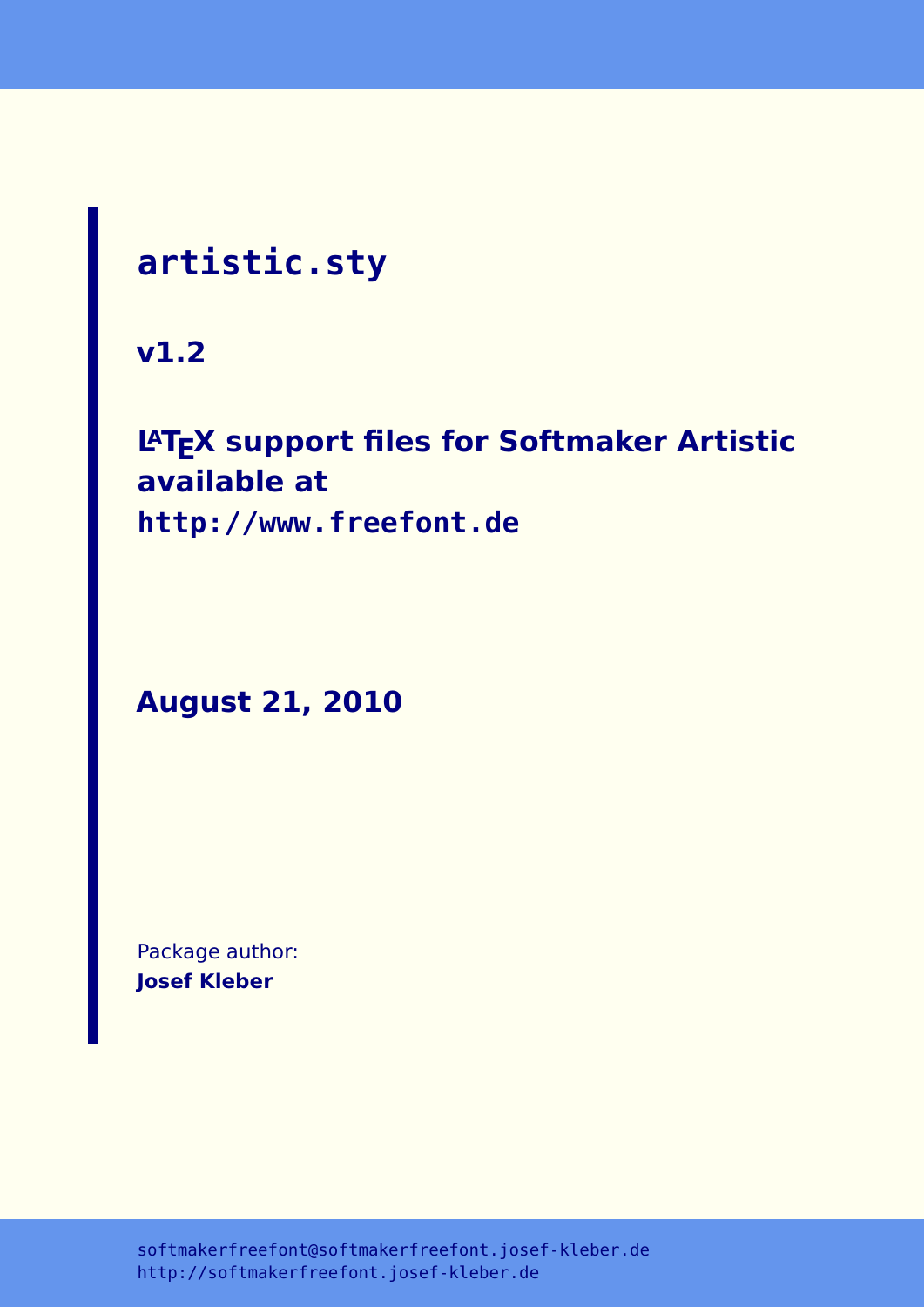This package offers L<sup>4</sup>T<sub>E</sub>X support files for the Softmaker Artistic font available at [www.freefont.de](http://www.freefont.de) in May 2010.

These support files were created with the [installfont](http://dante.ctan.org/tex-archive/help/Catalogue/entries/installfont.html) bash script, which is available in CTAN.

## **Attention**

This package does **not** include the fonts (license restriction). They are or were available for free download at [www.freefont.de,](http://www.freefont.de) as well as part of some font collections of [Softmaker.](http://www.softmaker.com/english/fonts_en.htm)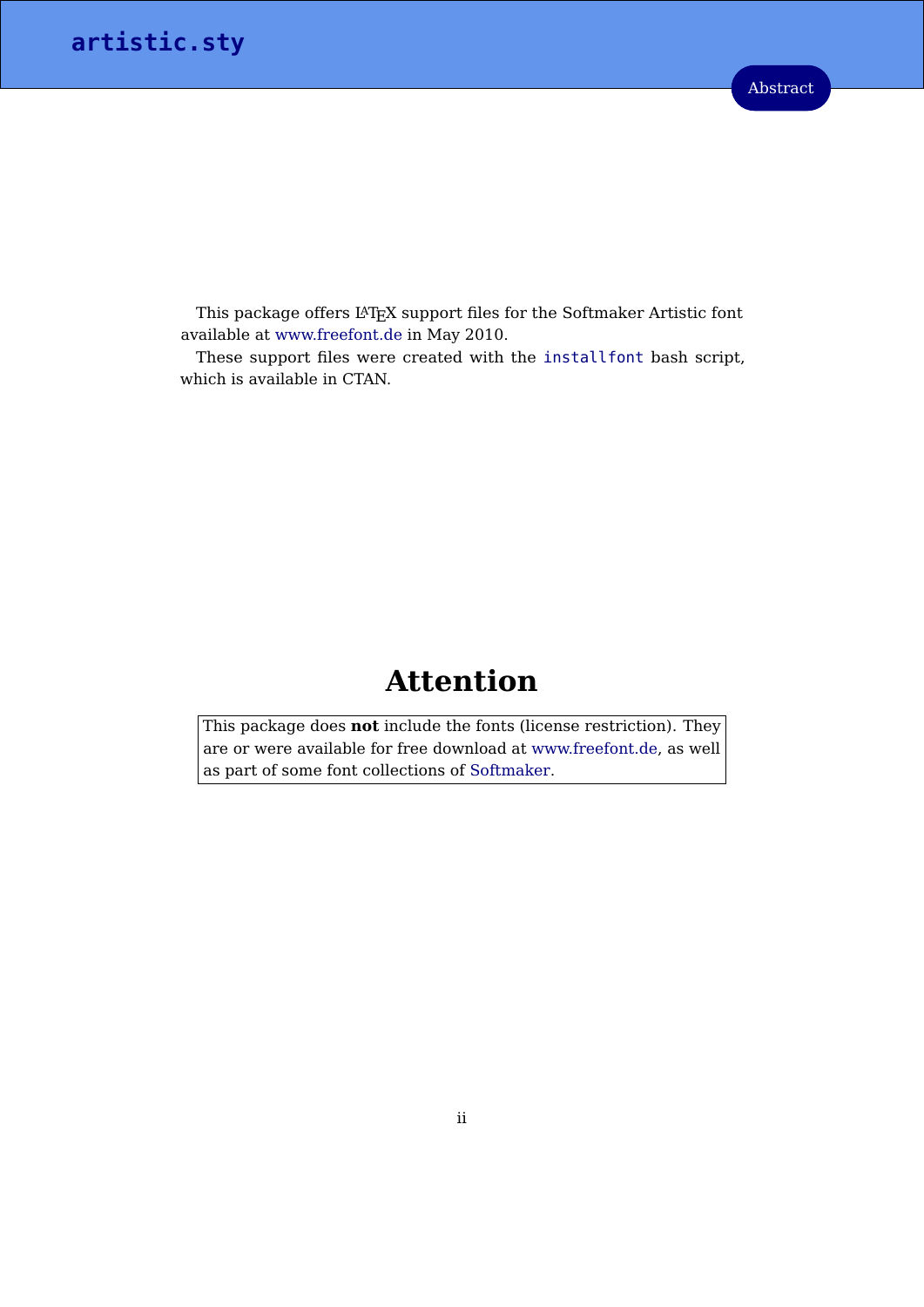### 1 Artistic (May 2010)

1.1 Package options

The font style file offers the following options:

#### 1.1.1 scaled

You can use the option scaled for scaling the font to better match with other fonts, e.g. \usepackage[scaled=1.03,leading=1.05]{iceberg}.

#### 1.1.2 leading

For some fonts it might be necessary to increase the leading between lines for a better optical impression, where 1.0 means 100%.

#### 1.2 The Font

First of all, you have to get the font. Download it for free at [www.freefont.de](http://www.freefont.de) or get it from [Softmaker.](http://www.softmaker.com/english/fonts_en.htm) Copy the Postseript Type1 font Artistic.pfb to your local TLX tree:

#### TEXMF:/fonts/type1/softmakerfreefont/Artistic/

|             |   | Family   Series   Shape(s)   Example of Typeface   Supported Encodings |              |
|-------------|---|------------------------------------------------------------------------|--------------|
| $\lnot$ 6at | m | Artistie                                                               | 0F1, F1, FS1 |

#### 1.3 Installation

The following steps will show you the installation in the case of  $MiX\Im\negthinspace e\mathcal{K}$ . For another TLX distribution please take a look in its documentation.

- *aet* [artistic.tds.zip](http://mirror.ctan.org/install/fonts/softmakerfreefont/artistic.tds.zip)
- extract it in the main directory of your local  $\Im {\cal F}$  tree
- update the FileNameDataBase (FNDB) in MiXTeX Settings or with initex- $\mathfrak{m} \mathsf{f}$  - $\mathsf{u}^\mathcal{I}$  on the command line
- *include the map lile* 
	- **–** run initexmf --edit-config-file updmap
	- **–** add Map artistic.map in the opening editor
	- **–** save the file and close the editor
	- **–** run initexmf --mkmaps

<span id="page-2-0"></span> $^{\prime}$  for system-wide installations you have to add the --admin switch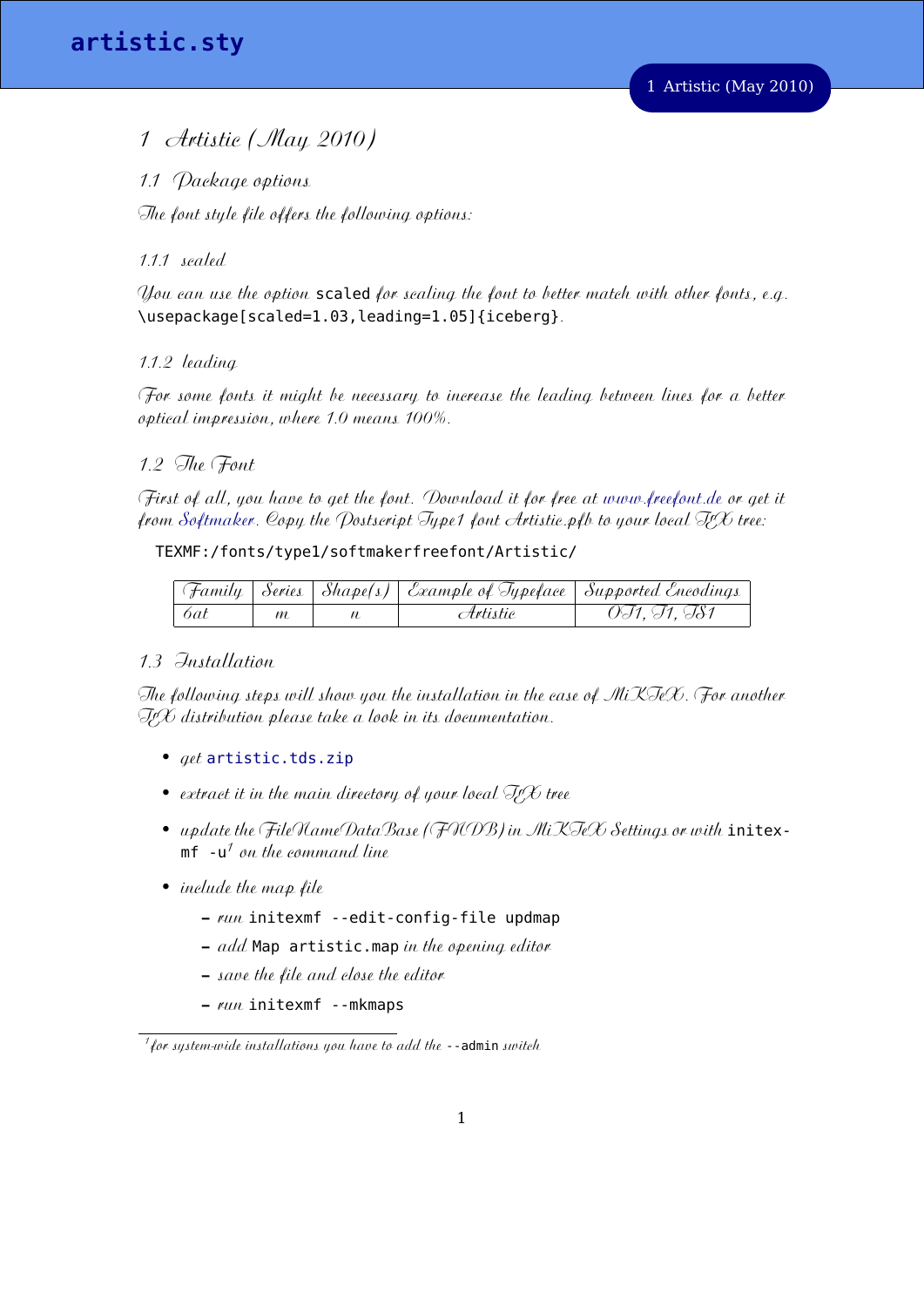#### 1.4 Usage

If you want to typeset your complete document with the font Artistic simply add \usepackage{artistic} to your preamble. If not, simply add another font package after **\usepackage{artistic}**. *You ean switch to the font Artistic with the command*  $\Gamma$ FFArtistic, which is a shortcut for:

\fontfamily{6at}\fontseries{m}\fontshape{n}\selectfont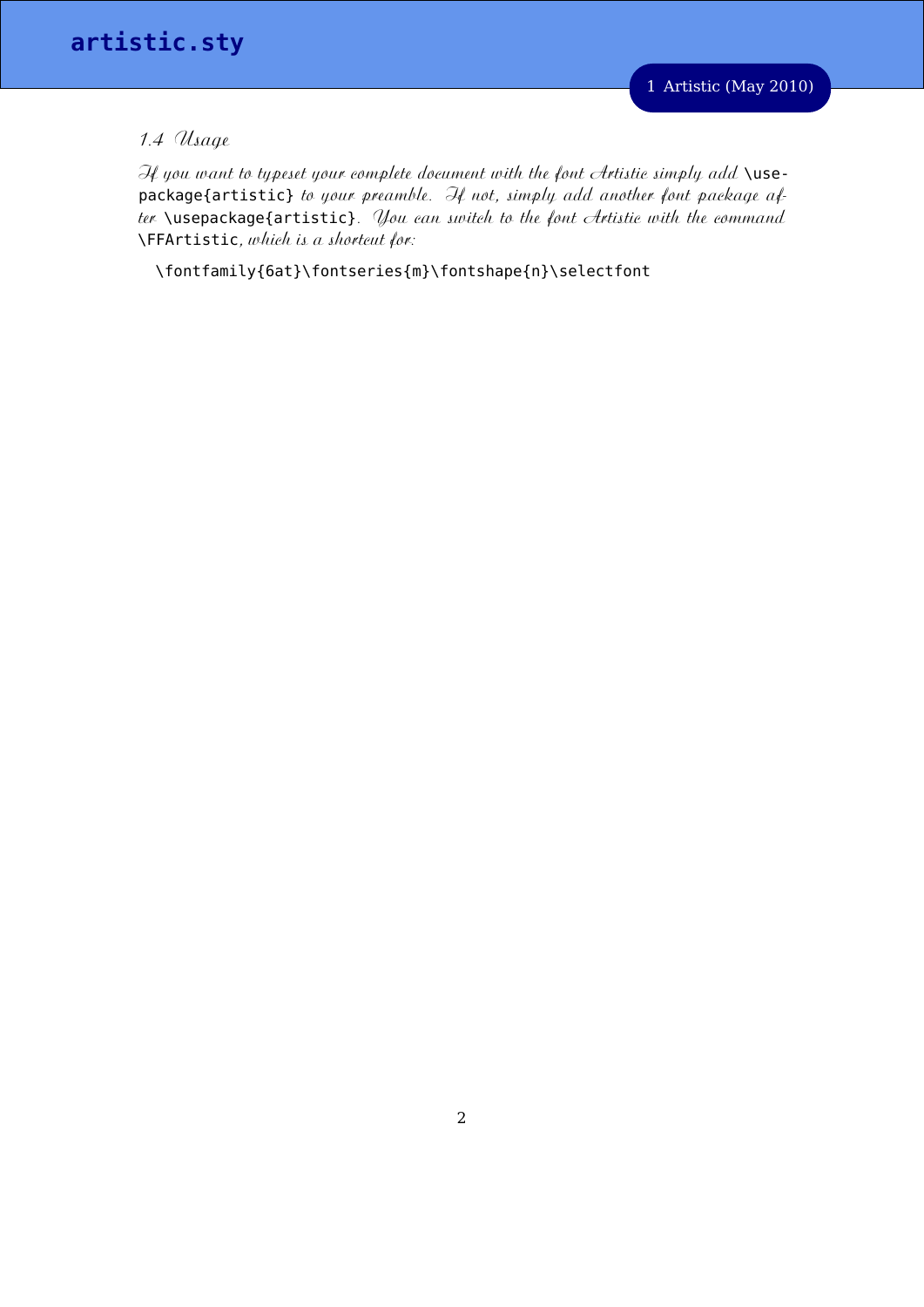artistic.sty

1 Artistic (May 2010)

1.5 Font Tables

1.5.1 Font Table OT1

|      | $\theta$           | $\mathbf{1}$       | $\overline{c}$               | $\mathfrak{B}$              | $\overline{4}$       | $\overline{5}$      | $6\overline{6}$                                 | $7^{\prime}$                                   |                      |
|------|--------------------|--------------------|------------------------------|-----------------------------|----------------------|---------------------|-------------------------------------------------|------------------------------------------------|----------------------|
| '00x | $\blacksquare$ 0   | $\blacksquare$ 1   | $\blacksquare$ 2             | $\blacksquare$ 3            | 4                    | $\blacksquare$ 5    | $\blacksquare$ 6                                | $\blacksquare$ 7                               | $^{\prime\prime}$ 0x |
| 01x  | 8                  | 9                  | $\Omega$ 10                  | #11                         | $\mu$ 12             | $\mu_{13}$          | $\#$ i 14                                       | $\mathcal{H}$ 15                               |                      |
| '02x | $\ell$ 16          | $\dot{t}$ 17       | $\frac{1}{2}$ 18             | $\frac{1}{2}$ 19            | $\checkmark$<br>20   | $\overline{C}$ 21   | 22                                              | $\circ$<br>23                                  | $^{\prime\prime}1x$  |
| '03x | 24                 | $\beta$ 25         | $\alpha$ 26                  | $\alpha$ 27                 | $\emptyset$ 28       | $\mathscr{H}$ 29    | $\mathscr{C}_{\scriptscriptstyle{\mathbf{30}}}$ | $\varnothing$ 31                               |                      |
| 04x  | ■ 32               | $\frac{7}{33}$     | 34                           | $#$ 35                      | $\mathcal{S}$ 36     | %37                 | $\alpha$ 38                                     | 39                                             | $^{\prime\prime}$ 2x |
| 05x  | 40                 | $/$ 41             | $\frac{1}{2}$ 42             | $\pm$ $_{43}$               | , 44                 | $-45$               | .46                                             | $\frac{1}{47}$                                 |                      |
| 06x  | $0\,$ 48           | 149                | 250                          | $3_{51}$                    | $4_{52}$             | $5_{53}$            | $6_{54}$                                        | 7 <sub>55</sub>                                | "3x                  |
| 07x  | $8\,$ 56           | $9\,$ 57           | $\therefore$ 58              | , 59                        | $\dot{j}$ 60         | $=$ 61              | $\dot{e}$ 62                                    | $\begin{smallmatrix} 2 & 63 \end{smallmatrix}$ |                      |
| 10x  | $\omega$ $_{64}$   | ${\mathscr A}$ 65  | $\mathcal{B}$ 66             | $\mathcal{O}$ 67            | $\mathcal{D}$ 68     | $\mathcal{E}$ 69    | (F 70                                           | G 71                                           | "4x                  |
| 11x  | $\mathcal{H}$ 72   | $\mathcal{J}_{73}$ | J 74                         | $\mathcal{X}$ 75            | $\mathscr{L}$ 76     | $\mathcal{M}$ 77    | N 78                                            | $O_{79}$                                       |                      |
| 12x  | $\mathcal{D}$ 80   | $Q_{81}$           | $\mathcal{R}$ 82             | $\mathcal{S}$ 83            | $\mathcal{J}_{\,84}$ | ${\mathscr U}$ 85   | $\oslash$ 86                                    | $\mathcal{W}$ 87                               | $^{\prime\prime}$ 5x |
| 13x  | ${\mathscr{X}}$ 88 | $\mathscr{U}$ 89   | $\mathscr{Q}$ 90             | $\frac{1}{91}$              | $\mu$<br>92          | $\frac{1}{93}$      | $\hat{ }$ 94                                    | $\cdot$ 95                                     |                      |
| 14x  | 96                 | $a_{97}$           | $\ell$ 98                    | C99                         | $d$ 100              | $\ell$ 101          | $\rlap{0.1\,}$ 102                              | $q$ 103                                        | "6x                  |
| 15x  | $h_{104}$          | $\dot{\iota}$ 105  | $\dot{t}$ 106                | $k_{107}$                   | $l_{108}$            | M109                | $\n  n$ 110                                     | 0.111                                          |                      |
| 16x  | $p_{112}$          | $Q$ 113            | $\mathcal{K}$ 114            | $\ell$ 115                  | $t_{116}$            | $u$ 117             | $0 - 118$                                       | $\mathcal{W}$ -119                             | $^{\prime\prime}$ 7x |
| 17x  | $\mathcal{X}$ 120  | $\n  u$ 121        | <b>Z</b> 122                 | $-123$                      | $-124$               | $\overline{r}$ 125  | $\overline{z}$ 126                              | 127                                            |                      |
| 20x  | 128                | 129                | 130                          | 131                         | 132                  | 133                 | 134                                             | 135                                            | $^{\prime\prime}8x$  |
| 21x  | 136                | 137                | $\mathscr{L}$ 138            | 139                         | 140                  | 141                 | 142                                             | 143                                            |                      |
| 24x  | 160                | 161                | 162                          | 163                         | 164                  | 165                 | 166                                             | 167                                            | $^{"}$ Ax            |
| 25x  | 168                | 169                | $t_{\scriptscriptstyle 170}$ | 171                         | 172                  | 173                 | 174                                             | 175                                            |                      |
|      | $^{\prime\prime}8$ | "9"                | $\sqrt{a}$                   | $\mathrm{^{\prime\prime}B}$ | $^{\prime\prime}$ C  | $^{\prime\prime}$ D | $^{\prime\prime}$ E                             | $\sqrt{F}$                                     |                      |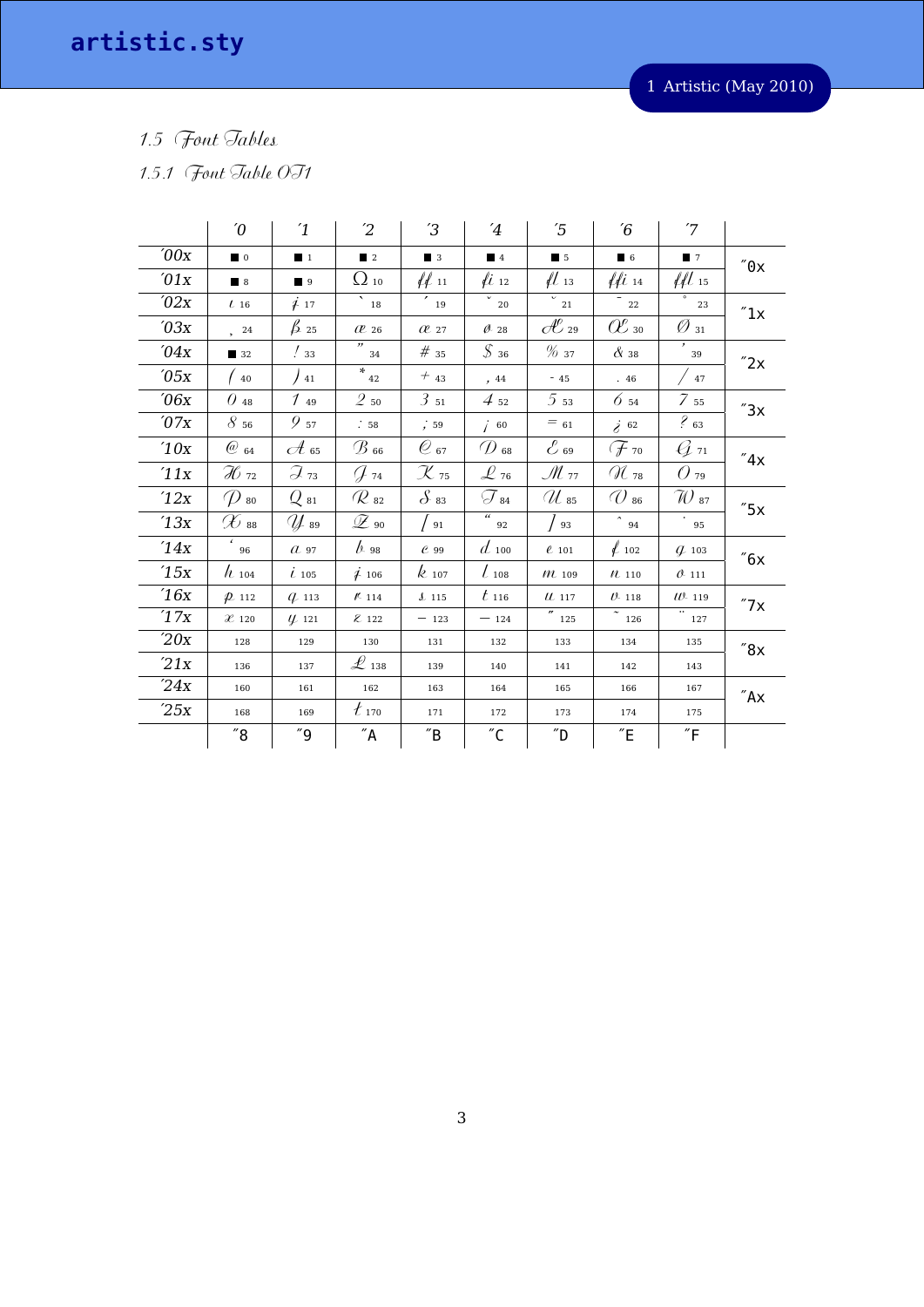## 1.5.2 Font Table T1

|                    | $\theta$                   | $\mathbf{1}$                                   | $\overline{c}$                                             | $\mathfrak{B}$                                    | $\overline{4}$                 | $\sqrt{5}$                    | $6\overline{6}$                            | $7^{\prime}$                 |                                     |
|--------------------|----------------------------|------------------------------------------------|------------------------------------------------------------|---------------------------------------------------|--------------------------------|-------------------------------|--------------------------------------------|------------------------------|-------------------------------------|
| '00x               | $\bar{N}$ 0                | $\frac{1}{\sqrt{2}}$                           | $\bar{a}$ 2                                                | $\overline{z}$ 3                                  | $\overline{\cdot}$ $_{4}$      | $\degree$ 5                   | $\overline{6}$                             | $\frac{1}{2}$                | $^{\prime\prime} \mathbf{0} \times$ |
| 01x                | $\overline{\phantom{a}}_8$ | $\overline{\phantom{a}}$ 9                     | 10                                                         | , 11                                              | $\frac{12}{2}$                 | , 13                          | $\langle 14$                               | 215                          |                                     |
| '02x               | $\overline{u}$<br>16       | "<br>17                                        | ,, 18                                                      | $\ll 19$                                          | 820                            | $-21$                         | $-$ 22 $\,$                                | 23                           | $^{\prime\prime}$ 1x                |
| '03x               | $\blacksquare$ 24          | $\iota$ 25                                     | 726                                                        | 4427                                              | $\mu$ 28                       | $\mu$ 29                      | $\#$ <i>i</i> 30                           | $\mathcal{H}$ 31             |                                     |
| 04x                | $\overline{)}$ 32          | $\frac{7}{33}$                                 | $\frac{1}{\pi}$ 34                                         | $#$ 35                                            | $\mathcal{S}$ 36               | %37                           | $\alpha$ 38                                | 39                           | "2x                                 |
| '05x               | 40                         | $\frac{1}{41}$                                 | $\overline{\ast}$ 42                                       | $\pm$ $_{43}$                                     | , 44                           | $-45$                         | .46                                        | $\frac{47}{3}$               |                                     |
| 06x                | $\theta$ 48                | 149                                            | $2_{50}$                                                   | $3_{51}$                                          | $4_{52}$                       | $5_{53}$                      | $6_{54}$                                   | 7 <sub>55</sub>              | "3x                                 |
| '07x               | 856                        | $\mathcal{G}$ 57                               | $\frac{1}{2}$ 58                                           | , 59                                              | $<$ $_{\rm 60}$                | $= 61$                        | $>$ 62                                     | $^{2}63$                     |                                     |
| 10x                | $\omega$ 64                | $\mathcal{A}$ 65                               | $\mathcal{B}$ 66                                           | $\mathcal{O}$ 67                                  | $\mathcal{D}$ 68               | $\mathcal{E}$ 69              | (F 70                                      | G 71                         | $^{\prime\prime}4x$                 |
| $^\prime11x$       | $\mathcal{H}$ 72           | $\mathcal{J}_{73}$                             | $\mathcal{G}$ 74                                           | $\mathcal{X}$ 75                                  | $\mathcal{L}$ 76               | M 77                          | $\mathscr{U}$ 78                           | $O_{79}$                     |                                     |
| 12x                | $\mathcal{D}$ 80           | $Q_{81}$                                       | $\mathcal{R}$ 82                                           | $\mathcal{S}$ 83                                  | $\mathcal{T}_{84}$             | $\mathcal{U}$ 85              | $\oslash$ 86                               | $\mathcal{W}$ 87             | $^{\prime\prime}5x$                 |
| 13x                | $\mathscr{X}$ 88           | Y 89                                           | $\mathscr{L}$ 90                                           | $\frac{1}{91}$                                    | 92                             | $\frac{1}{93}$                | $\sqrt{94}$                                | $-95$                        |                                     |
| 14x                | 96                         | a <sub>97</sub>                                | $\ell$ 98                                                  | $C$ 99                                            | $d_{100}$                      | $\ell$ 101                    | $\rlap{/}4$ 102                            | $q$ 103                      | $^{\prime\prime}$ 6x                |
| 15x                | $h_{104}$                  | $\dot{\iota}$ 105                              | $\dot{t}$ 106                                              | $k_{107}$                                         | $l_{108}$                      | M <sub>109</sub>              | $\nu$ 110                                  | 0.111                        |                                     |
| 16x                | $\rho$ 112                 | $q_{13}$                                       | $\mathcal{K}$ 114                                          | $\ell$ 115                                        | $t_{116}$                      | $\mu$ 117                     | $0 - 118$                                  | $\mathcal{W}$ 119            | $^{\prime\prime}$ 7 x               |
| 17x                | $\mathcal{X}$ 120          | $\psi$ 121                                     | $\mathcal{Z}$ 122                                          | 123                                               | 124                            | $\frac{1}{2}$ 125             | 126                                        | $^{\circ}$ 127               |                                     |
| 20x                | $\mathscr{A}_{128}$        | $\mathcal{A}_{\epsilon}$ 129                   | $\overline{O}$ 130                                         | $\mathcal{O}_{131}$                               | $\mathcal{D}_{132}$            | $\mathcal{L}_{133}$           | $\mathcal{E}_{\!\scriptscriptstyle (134)}$ | ${\cal G}$ 135               | "8x                                 |
| 21x                | $\mathcal{L}_{136}$        | $\mathcal{L}_{137}$                            | $\mathscr{L}$ 138                                          | $\mathscr{U}_\text{139}$                          | $\check{\mathscr{U}}$ 140      | ■ 141                         | $\tilde{O}_{142}$                          | $\overline{\mathcal{R}}$ 143 |                                     |
| $22x$              | $\dot{\mathcal{R}}$ 144    | $\acute{\delta}$ 145                           | $\check{\mathcal{S}}$ 146                                  | 8.147                                             | $\overline{\cal J}$ 148        | $\mathcal{J}_{149}$           | $\tilde{\mathcal{U}}$ 150                  | $\check{\mathcal{U}}$ 151    | $^{\prime\prime}9x$                 |
| 23x                | $\ddot{y}_{152}$           | $\dot{\mathscr{L}}$ 153                        | $\overline{\mathscr{L}}$ 154                               | $\mathscr{L}$ 155                                 | $\mathcal{AG}_{156}$           | $\mathcal{J}$ 157             | $d$ 158                                    | $\int \int 159$              |                                     |
| $24x$              | $\check{a}$ 160            | $\mathcal{O}_{\!\scriptscriptstyle \zeta}$ 161 | $\acute{e}$ 162                                            | $\check{e}$ 163                                   | $d_{164}$                      | $\check{\ell}$ 165            | $\ell$ 166                                 | $\check{q}$ 167              | $^{\prime\prime}$ Ax                |
| 25x                | $l_{168}$                  | $\ell$ 169                                     | $t_{170}$                                                  | $\acute{n}$ 171                                   | $\check{\mu}$ 172              | ■ 173                         | $\tilde{\mathcal{O}}$ 174                  | $k_{175}$                    |                                     |
| $^\prime\!26\rm x$ | $\check{\ell}$ 176         | $\rlap{-}\int_0^{\cdot}177$                    | $\check{\ell}$ 178                                         | \$179                                             | $t_{180}$                      | $t_{181}$                     | $\tilde{u}$ 182                            | $\mathring{u}$ 183           | $^{\prime\prime}$ Bx                |
| 27x                | $\ddot{\psi}$ 184          | $\acute{z}$ 185                                | $\check{z}$ 186                                            | $\dot{z}$ 187                                     | $i\dot{t}$ 188                 | /189                          | $\dot{e}$ 190                              | $\pounds$ 191                |                                     |
| 30x                | $\mathcal A$ 192           | $\mathscr{A}% _{k}(G)$ 193                     | $\mathscr{A}_{194}$                                        | $\mathscr{A}% _{4}^{\alpha\beta}(\mathbf{A})$ 195 | $\mathscr{A}_{196}$            | $\mathscr{A}% _{k}^{(1)}$ 197 | $\mathscr{H}_{^{198}}$                     | $Q_{199}$                    | $^{\prime\prime}$ Cx                |
| 31x                | $\mathcal{\hat{C}}$ 200    | $\mathscr{L}_{201}$                            | $\hat{\mathcal{L}}$ 202                                    | $\ddot{\mathcal{E}}$ 203                          | $\hat{a}$ 204                  | $\tilde{\mathcal{J}}_{205}$   | $\hat{\mathcal{J}}_{206}$                  | $\ddot{\mathcal{J}}$ 207     |                                     |
| 32x                | $\bigoplus$ 208            | $\mathscr{U}$ 209                              | $O_{210}$                                                  | $O_{211}$                                         | $O_{212}$                      | $O_{213}$                     | $O_{214}$                                  | $\alpha$ 215                 | $^{\prime\prime}$ Dx                |
| 33x                | $\varnothing$ 216          | $\mathcal{U}_{217}$                            | $\hat{\mathscr{U}}_{\mathfrak{z}\mathfrak{z}\mathfrak{z}}$ | $\hat{\mathscr{U}}$ 219                           | $\overline{\mathcal{U}}_{220}$ | $\dot{U}_1$ 221               | $\phi$ 222                                 | $\delta\delta$ 223           |                                     |
| 34x                | $\hat{a}$ 224              | $\acute{a}$ 225                                | $\hat{a}$ 226                                              | $\tilde{a}$ 227                                   | $\ddot{a}$ 228                 | $\mathring{a}$ 229            | $\ell\ell$ 230                             | $C_{231}$                    | "Ex                                 |
| 35x                | $\hat{e}$ 232              | $\ell$ 233                                     | $\hat{e}$ 234                                              | $\ddot{\ell}$ 235                                 | $\tilde{t}$ 236                | $\iota$ 237                   | $\hat{t}$ 238                              | $\ddot{\iota}$ 239           |                                     |
| 36x                | $\delta$ 240               | $\tilde{n}$ 241                                | $\delta$ 242                                               | $\delta$ -243                                     | $\hat{\theta}$ 244             | $\tilde{O}$ 245               | $\ddot{\theta}$ 246                        | $C2$ 247                     | $\sqrt{r}$ Fx                       |
| 37x                | 0.248                      | $\hat{u}$ 249                                  | $\mu$ 250                                                  | $\hat{u}$ 251                                     | $\ddot{u}$ 252                 | $\acute{\mu}$ 253             | $\phi$ 254                                 | $\beta$ 255                  |                                     |
|                    | 8"                         | "9"                                            | $^{\prime\prime}$ A                                        | $^{\prime\prime} \mathsf{B}$                      | $^{\prime\prime}$ C            | $^{\prime\prime}$ D           | $^{\prime\prime}$ E                        | $\mathsf{F}$                 |                                     |